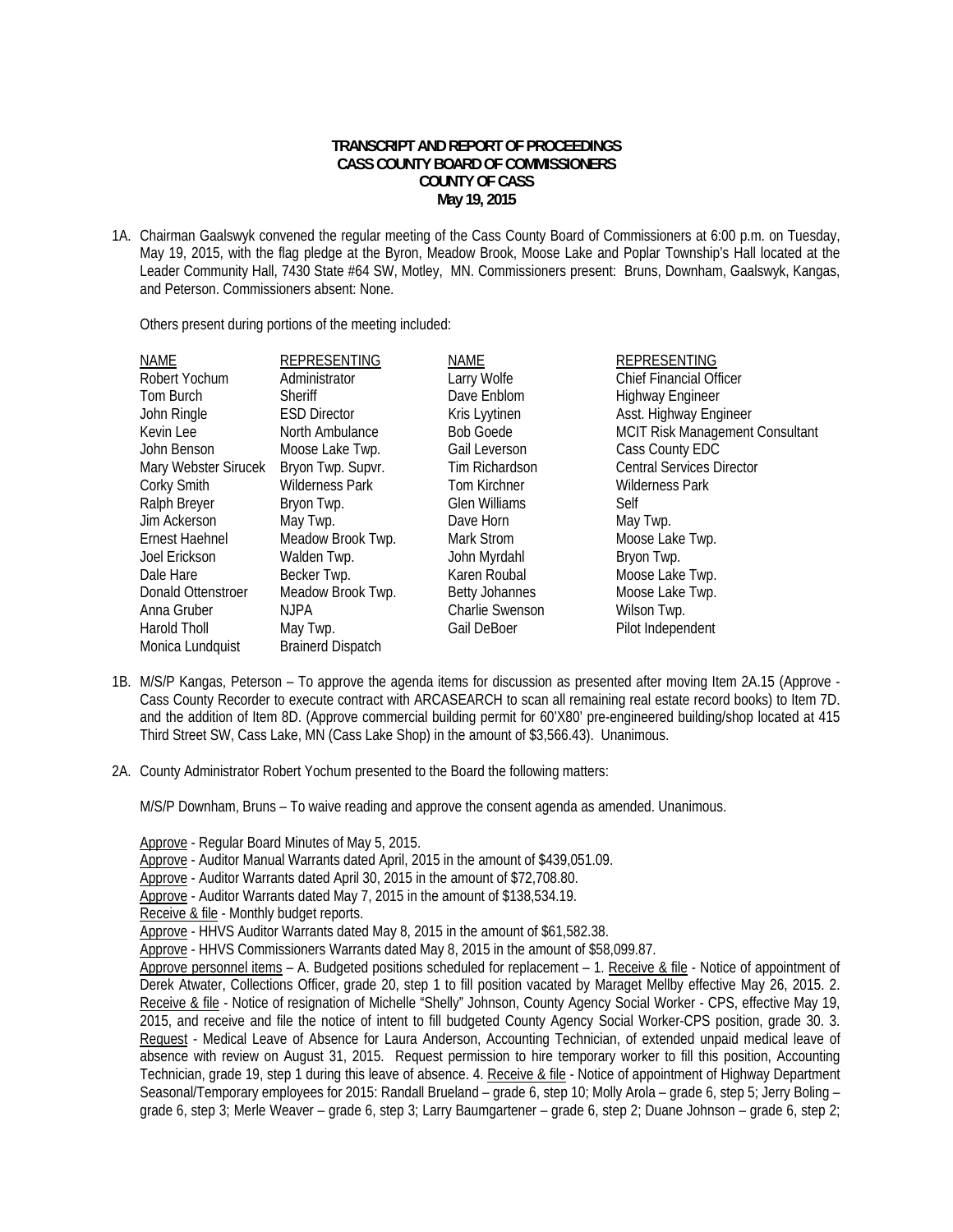Ashlin Elling – grade 6, step 1. 5. Receive & file – Notice of appointment of ESD seasonal GIS interns: Jacklin Steege, Dylan Nistler, and Matthew Snorek pay rate at \$15.00 per hour with no benefits, effective May 20, 2015 for 488 hours. B. Positions scheduled for no replacement at this time. None. C. Other. 1. Receive & file - Notice of probation completion for Carrie Peterson, Accounting Technician, Grade 19, Step 02, on April 27, 2015.

Approve licenses – Lawful Assembly - Moondance Country Jam June 18-20, 2015- Kathy Bieloh, Turtle Lake; Moondance Jam July 15-18, 2015 - Kathy Bieloh, Turtle Lake. Off Sale Intoxicating Liquor - Highway 371 Liquor Locker - Highway 371 Liquor Locker, LLC, Powers; DJ's Liquor Outlet, Inc - DJ's Liquor Outlet, Inc, Powers. Wine/Beer including Sunday - Cass Lake Lodge - 2 Balls, Inc., Pike Bay.

 Receive & file - Office of State Auditor engagement letter to provide audit services to Cass County through Dec. 31, 2014. Accept - Donations: Minnesota Association of Women Police to be used for Honor Guard expenses- \$100.00; HHVS donations to VSO Transportation Program in the amount of \$400.00.

Authorize - Payments to: Mark J. Beard (Invoice#0031) \$1,450.00, and Braun Intertec (Invoice#BO26783) \$2,803.75 for remodel highway shops in Cass Lake and Remer, and Danny Husby Masonry \$20,414.39 Hackensack shop storage building floor and apron (source of funds from capital fund balance - garages & capital outlay bldgs.).

## SITE PREP (30 acres trench and spray; 34 acres trench)

| Contractor           | Chemical/Gal                                                      | Total For<br>Chemical                                  | Trench &<br>Spray/AC              | Trench/AC                        | Total<br>Cost<br>For SP |
|----------------------|-------------------------------------------------------------------|--------------------------------------------------------|-----------------------------------|----------------------------------|-------------------------|
| <b>Future Forest</b> | (Garlon RRT)<br>\$100.00/gallon<br>(Accord XRT)<br>\$30.00/gallon | (Garlon RRT)<br>\$1,150.00<br>(Accord XRT)<br>\$105.00 | \$105.00/acre<br>Total-\$3,150.00 | \$80,00/acre<br>Total=\$2,720.00 | \$7,125.00              |

## RELEASE (15 acres)

|                      |                 |                 |                    |                       | Total           |
|----------------------|-----------------|-----------------|--------------------|-----------------------|-----------------|
|                      |                 | Total For       | Application        | <b>Total For Cost</b> |                 |
| Contractor           | Chemical/Gal    | Chemical        | <u>AC</u>          | Application           | for REL         |
| <b>Future Forest</b> | (Accord XRT)    | (Accord XRT)    |                    |                       | (Accord XRT)    |
|                      | \$30.00/gallon  | \$168.75        | \$75.00/acre       | \$1,125.00            | \$1,293.75      |
|                      | (Rodeo+EntryII) | (Rodeo/Entryll) |                    |                       | (Rodeo/Entryll) |
|                      | \$55.00/gallon  | \$309.38        |                    |                       | \$1,434.38      |
| John Berendes        |                 |                 | \$156.00/Acre      |                       | \$2,340.00      |
|                      |                 |                 | Mechanical Release |                       |                 |

M/S/P Downham, Bruns – To award a contract for 2015 site preparation and ground application of herbicide to Future Forest Inc. in the amount of \$8,418.75. Unanimous.

Approve - Resolution No. 22-15 Sheriff's Office Federal Boating Safety Patrol Supplement Grant (SWIFT Contract #91866) (CFDA#97.012) in the amount of \$13,250.00 for additional patrol hours (May 8– Sept. 7, 2015).

Commissioner Downham offered Resolution No. 22-15 and moved its adoption, and Commissioner Bruns seconded:

BE IT RESOLVED that the Cass County Board of Commissioners hereby approves the 2015 Federal Boating Safety Supplement Grant Agreement (SWIFT Contract #91866 (CFDA#97.012) in the amount of \$13,250.00 with the State of Minnesota Department of Natural Resources, and authorizes signature of the Chairman, Auditor or Administrator and Sheriff to execute the Agreement.

Resolution No. 22-15 was adopted by majority vote: Ayes: Bruns, Downham, Gaalswyk, Kangas, Peterson. Nays: None.

Approve - Cass County Safety Committee Bylaws, and list of committee members.

Approve - Resolution No. 23-15 in support of MN Deer Hunters Association Lessard Sams Outdoor Heritage proposal.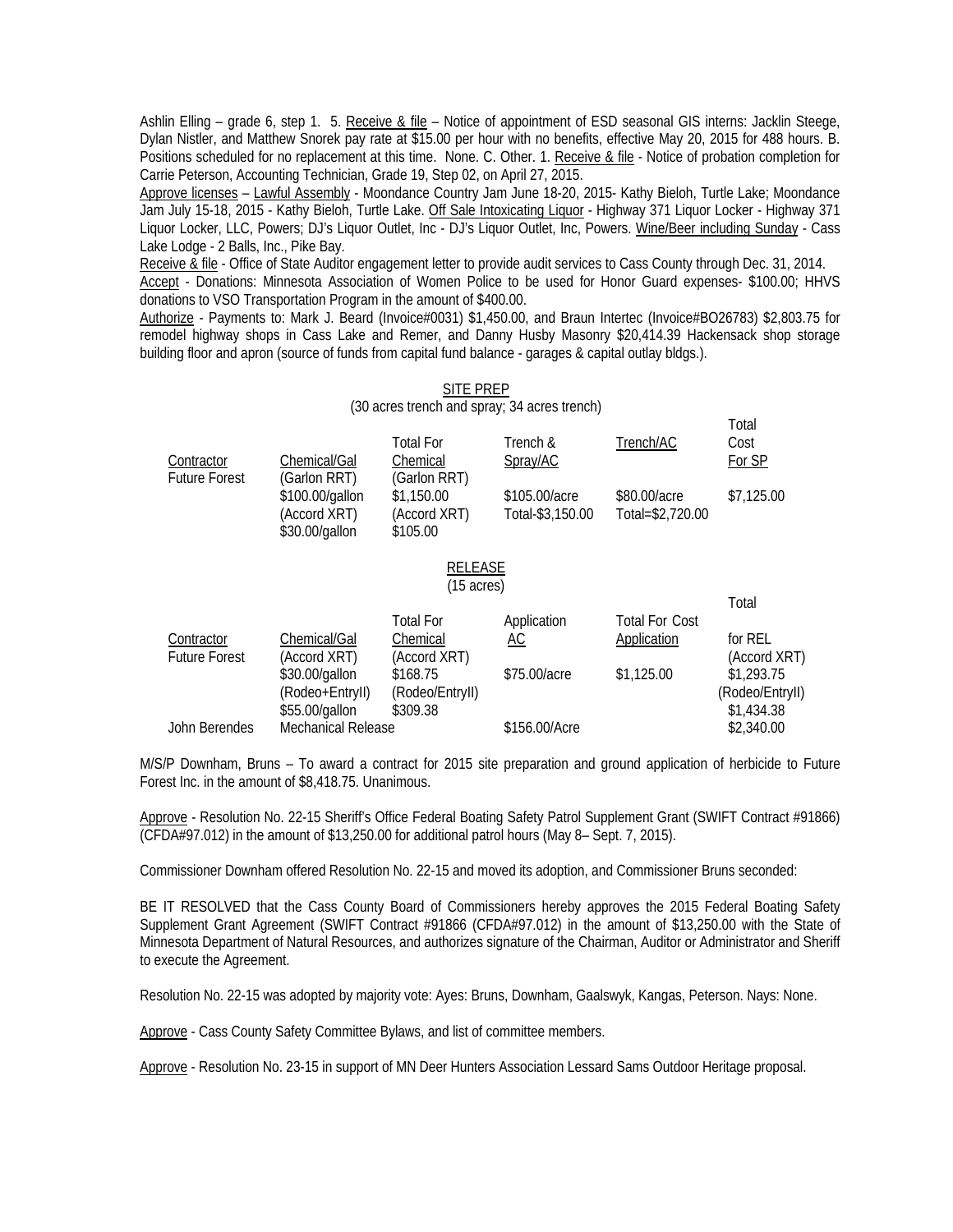Commissioner Downham offered Resolution No. 23-15 and moved its adoption, and Commissioner Bruns seconded:

Whereas, the Minnesota Deer Hunters Association ("MDHA") is a non-profit organization that promotes habitat, educates youth in outdoor education and firearms safety, and advocates on behalf of Minnesota's deer hunters; and

Whereas, MDHA has the opportunity to acquire forest lands within Cass County that will preserve forest habitat and restore jack pine, protect water resources, and provide public hunting and recreational opportunities in areas that currently are not open to the public, and

Whereas, MDHA will submit an application to the Lessard-Sams Outdoor Heritage Council seeking Outdoor Heritage Funds to acquire said lands within Cass County, and

Whereas, if MDHA is successful in obtaining funding for its habitat project, MDHA will work closely with Cass County in reviewing and discussing potential parcel acquisitions before any parcels are purchased, and

Whereas, MDHA's habitat project proposal will seek to acquire lands in a manner that will avoid any Payment In Lieu of Taxes ("PILT") implications.

Now, Therefore, Be It Resolved: That Cass County enthusiastically endorses MDHA's habitat project proposal and supports full funding of MDHA's application to the Lessard-Sams Outdoor Heritage Council.

Resolution No.23-15 was adopted by majority vote: Ayes: Bruns, Downham, Gaalswyk, Kangas, Peterson. Nays: None

Receive & file Auditor -Treasurer's Interest Income Report for April 2015.

Approve - Request from Richard and Shirley Paul to issue an easement on an existing road to their private property in Sec. 33 of Slater Twp.

Authorize -1st quarter Longville Ambulance Subordinate Service District payment in the amount of \$102,750.00.

Refer - MHB's budget request in the amount of \$1,500.00 for the 2016 appropriation to the Cass County Citizen Budget Committee.

Receive & file - April 2015 Cass County EDC Activity Report.

M/S/P Downham, Bruns – To award a demolition contract (one bid received) to Storlie Construction not to exceed \$8,600.00 at Lot 9, Block 10 Original Plat Cass Lake (source of funds from solid waste account). Unanimous.

Approve - HHVS purchase of service contracts: State of MN Department of Human Services Multi-County Grant Contract (FPI); Public Assistance Fraud Prevention Investigation (FPI) Program and Criminal Fraud Control Services Cooperative Agreement with Cass County Sheriff's Office; Regional Administrative Agency Cooperative Agreement for Fraud Prevention Investigation Program with Wadena & Hubbard Counties July 1, 2015 – June 30, 2017.

| <b>Bidder</b>             | <b>Bid Amount</b> |
|---------------------------|-------------------|
| Northfork Boulders        | \$11/yard         |
| <b>Schrupp Excavating</b> | \$12/yard         |
| Jim Rice                  | \$12.92/yard      |

M/S/P Downham, Bruns – To award a contract to Northfork Boulders not to exceed \$530 plus applicable taxes delivering gravel in sec. 28-137-29 (Wilson Twp.). Unanimous.

Approve - Out of state travel for Tim Richardson, Honeywell user group conference on June 7-12, 2015 Phoenix, AZ. Approve - Electrical employer registration and designation of Tim Richardson as the Power Limited Technician of record with MN Department of Labor & Industry.

Approve - Assessor's Office Abatements - Tax Year 2015 Gerald Brown, 15-863-0020 Gould, Delete lease tax, LL Band Member Tribal Lease, current \$186.00, proposed 0, tax \$ change – (186); Tax Year 2014 Gerald Brown, 15-863-0020 Gould , Delete lease tax, LL Band Member, Tribal Lease, current \$164.00, proposed 0 tax \$ change (164.00); Tax Year 2013 Gerald Brown, 15-863-0020 Gould, Delete lease tax, LL Band Member, Tribal Lease current 156.00, proposed 0, tax \$ change (156.00).

2B. Corky Smith and Tom Kirchner appeared before the Board discussing the difficulties of a private property homeowners association to maintain roads, manage ATV usage, and fund refuse clean-up efforts in Wilderness Park. The Board encouraged a proposal for use of the present Cass County refuse match funding program. No action necessary.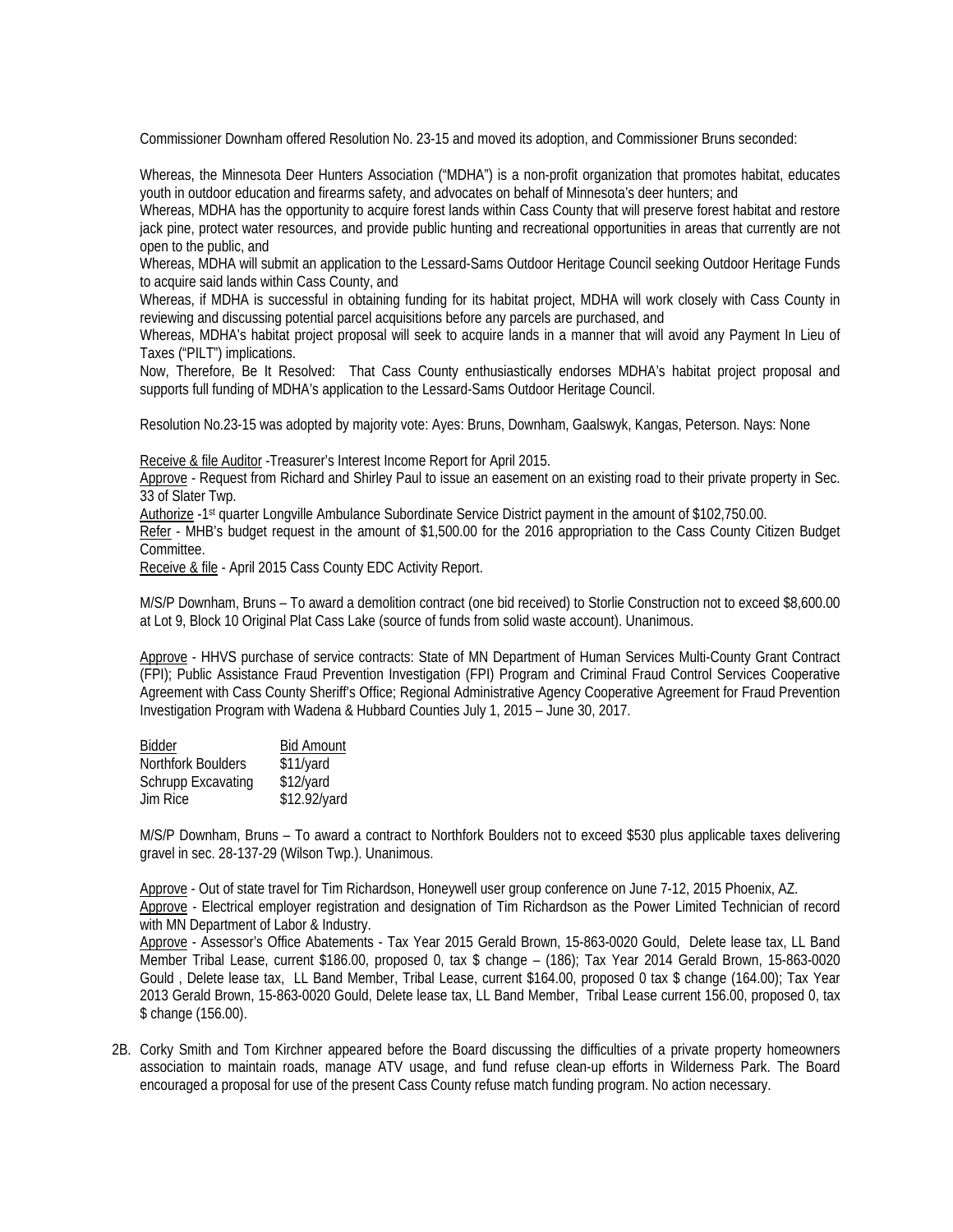- 3A. Risk management consultant Bob Goede from the Minnesota Counties Intergovernmental Trust (MCIT) reviewed the annual 2014 MCIT members report. Mr. Goede informed the Board of the services that MCIT provides to Cass County including regional risk management workshops, defensive driving training (on-line and on-site), an Employee Assistance Program (EAP), Police Accredited Training On-Line (PATROL), boiler Inspections, MN Safety Council membership, website (www.mcit.org) resource materials and on-site risk management consulting. The Board thanked Mr. Goede for the update. No action necessary.
- 4A. Anna Gruber discussed the history and current services of the National Joint Powers Alliance (NJPA). NJPA is a public corporation serving as a municipal contracting agency, operating under the legislative authority of Minnesota Statute 123A.21. The primary purpose of NJPA creates national cooperative contract purchasing opportunities and solutions on behalf of its members which include all government, education and non-profit agencies nationwide. Ms. Gruber reviewed the full voting membership agreement that updates Cass County's membership since the enabling act was adopted in 1995 and the rebate account program which Cass County is presently eligible to discount purchases in the amount of \$2,868.87.

M/S/P Kangas, Downham – To approve the National Joint Powers Alliance (NJPA) Full Voting Member Membership Agreement. Ayes: Downham, Gaalswyk, Kangas, Peterson. Nays: None. Abstain: Bruns (to avoid the appearance of a conflict of interest).

5A. Kevin Lee Manager of the North Memorial Ambulance Brainerd Region presented the 1st quarter 2015 report for the Longville Ambulance Subordinate Service District (LASSD). Mr. Lee informed the Board that the LASSD had one 12 hour shift that did not have Advanced Life Support (ALS) coverage in the 1<sup>st</sup> Quarter, but still exceeds the part time Advanced Life Support requirement. Reported that LASSD year to date has billed 43 patients vs the Budgeted amount of 64. In 2014, 56 patients were billed during the same time period. This decrease in runs is due to the fact that Walker now has 2 crews on duty. The revenues were \$51,678 below budget due to decreased volumes, revenue deductions were 69% vs budget of 61.9%, and expenses were \$334.00 over budget due to increased PTO use and depreciation expense, providing a gross margin of 2.3%. Community activities were discussed the Brainerd region overall patient satisfaction score for the 1<sup>st</sup> quarter is 93.71, with the national average score is 92.92.

M/S/P Peterson, Bruns – To receive & file the 1st quarter report for the Longville Ambulance Subordinate Service District (LASSD). Unanimous.

6A. Sheriff Tom Burch presented an update on dive team boat build and requested the Board to accept an additional donation of \$9,106.06 from the dive team. Mr. Burch explained that on September 2, 2014 the Board accepted donations of \$15,000 from the Nielson Foundation, \$5,000 from the Hubbard County Sheriff's Office, \$5,000 from the Beltrami County Sheriff's Office and designated \$18,004 of a Federal Boating Supplement grant to purchase a new dive team boat in the amount of \$43,000.00. Since that time the Lakes Area Dive Team consisting of 25 volunteers (including two instructors) now offers to donate an additional \$9,106.06 to purchase a Mercury 150hp outboard and controls which will be ready in June. Mr. Burch also acknowledged that the Nielson Foundation has provided generous support to the Cass County K-9 program.

M/S/P Downham, Kangas - To accept the donation of \$9,106.06 from the Lakes Area Dive Team to purchase a Mercury 150hp outboard motor and controls. Unanimous.

7A. Central Services Director Tim Richardson discussed a masonry repair at the Health, Human, and Veterans Services building which has caused a considerable amount of air leakage at the building connection joint. Mr. Richardson explained the extreme cold issues on both the west and east sides of the building and at each of the three floor levels. Upon inspection by Lucachick Architecture it was discovered that there was a problem at the joint wall where an attempt had been made to do some sort of tie in when the addition was constructed. A masonry repair contractor looked at the area as well, and determined that the insulation was not extended across to both sides of the joint and there may not be pins to connect the joint. Mr. Richardson added the repair is to remove a 2' x 2' foot area of brick that spans the joint from foundation to roof, insulate properly, pin as needed, repair wall area above the ceiling in  $3<sup>rd</sup>$  floor exam room, and replace the removed brick with new brick, in the amount \$8,945. There are no other contractors (known to us) that can do this type of job in the area.

M/S/P Peterson, Bruns – To accept the proposal from Con's Masonry, Inc. in the amount of \$8,945.00, for the repairs on the Health, Human, and Veterans Building contingent upon proof of insurance that meets Cass County requirements. Unanimous.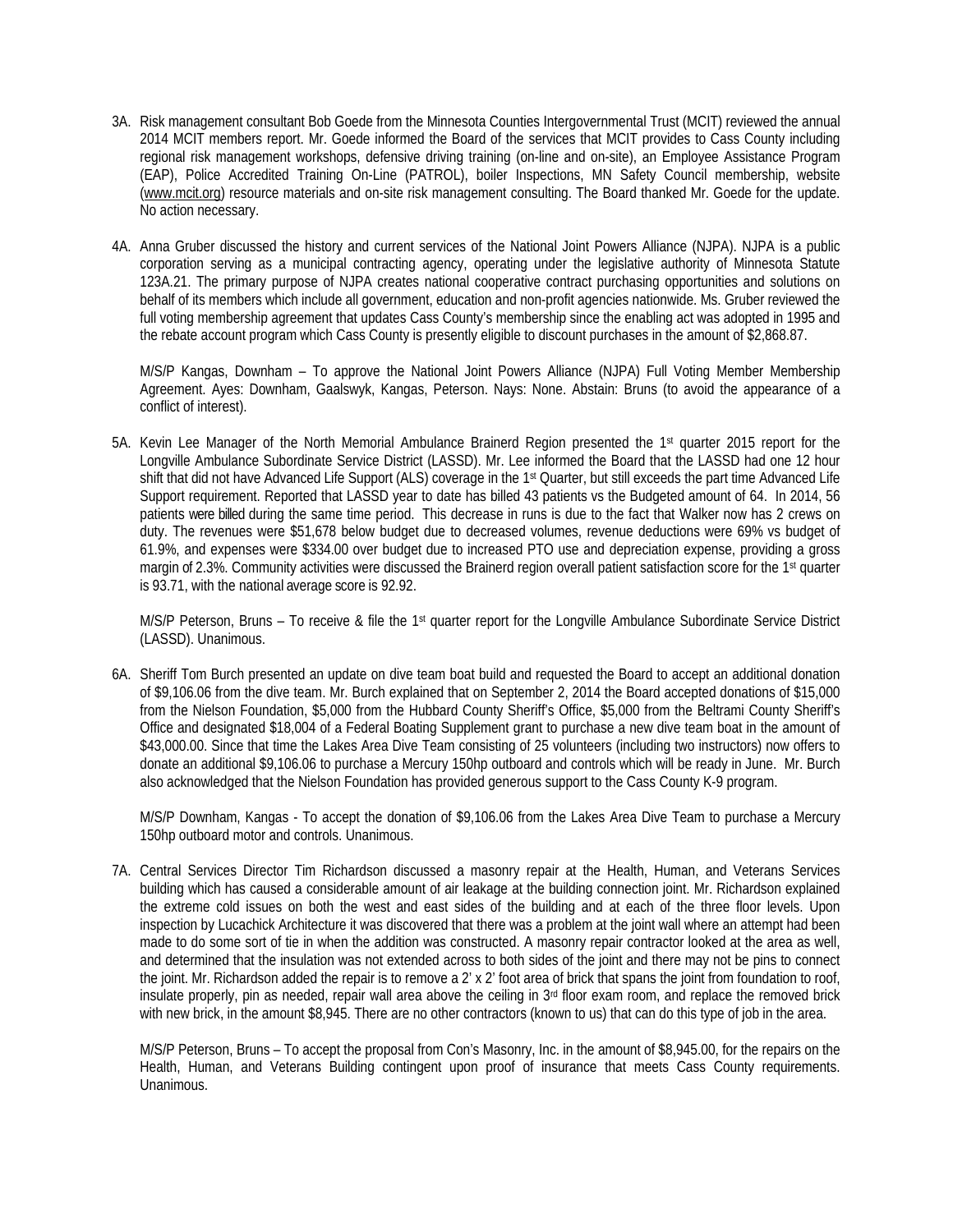7B. Mr. Richardson discussed his August of 2014 recommendation to cease production of the traditional plat book after 4H had decided to discontinue them as a fund raising project. At that time there were a few alternatives to a published book and we wanted to see if there is any significant demand. Currently we are hearing that there are approximately 6-8 inquiries per month for books (while not a significant number there is still some demand). The downside to publishing a traditional plat book is the upfront cost, storage, and how quickly they are out of date. There is an electronic version available as an add-in to our current mapping system from ProWest and Associates. The add-in creates views that include the typical plat book page and information, as well as, a multiple township view. Mr. Richardson explained the add-in is \$7,000.00 (\$2,000 setup and training and \$5,000 for the initial creation of the templates used in the final product. The add-in will be able to create the individual page or a larger view, and also possible to print of pages or print a complete book.

M/S/P Kangas, Downham – To approve the electronic version available as an add-in to Cass County's current mapping system from ProWest and Associates in the amount of \$7,000.00 (\$2,000 setup and training and \$5,000 for the initial creation of the templates used in the final product) and further, to report back to the Board on a fee schedule to print pages upon request. Unanimous.

- 7C. Director Richardson reported savings of approximately \$25,000 since converting the Courthouse boilers and main water heater from fuel oil to propane in 2013. This year quotes will be requested in June to take advantage of the current low prices. The 2014-15 heating season used ~40,000 gallons. By consensus the Board requested staff to look at a multi-year supply contract as well. No action necessary.
- 7D. Mr. Richardson discussed the ARCASEARCH project to scan all remaining books in the Recorder's Office funded by the Recorder's Office Technology Fund which is statutorily under the jurisdiction of the Recorder's Office pursuant to MN Statutes 357.18, Subd. 4. Mr. Richardson added that the project has an estimated one time cost of \$275,553, plus an ongoing annual software subscription and hosting fee in the amount of \$14,499.00 for the next four years which is the period of this contract. The project will also provide three sets of images that the County will own: one set being PDF/A, one set is JPEG, and the Master Archival Image set which is JPEG-Optimal Quality. Also provided will be the Compass Research System to be able to pull up the images based on indexing and metadata which will be embedded into the documents and will provide secure archive storage of our images and metadata located in Minneapolis.

M/S/P Kangas, Downham – To approve the Cass County Recorder to execute a contract with ARCASEARCH to scan all remaining Cass County real estate record books (source of funds from Recorders technology fund), at an estimated one time cost of \$275,553, plus an ongoing annual software subscription/hosting fee in the amount of \$14,499.00 for the next four years. Unanimous.

8A. Highway Engineer Dave Enblom, and Assistant Highway Engineer Kris Lyytinen informed the County Board of receipt of funding for Highway Safety Program projects. Two projects will receive funding, one in 2017 (epoxy edge line striping of select roads) and one in 2018 (ground in edge striping on select roads) in the County. The total estimated cost of projects is \$797,540 of which \$717,787 will be Federal and \$79,753 from Cass County (funding source from annual striping budget funds).

M/S/P Peterson, Kangas – To accept award of grant funds from the MN Department of Transportation for Highway Safety Improvement Program projects 011-070-005 and 011-070-006. Unanimous.

8B. Mr. Enblom discussed participation in a MnDOT state aid pavement preservation research project on CSAH 1. The project seeks to determine what the best timing, after paving a road, to place a chip seal on the pavement. The section of CSAH 1 presently being paved will have a one mile section of road chip sealed every year, beginning this year, for the next five years. When complete the test section will have 5 miles chip sealed and one mile bare. The road will be monitored throughout its 25 year life to see which section performed best. Estimated cost of the research project is \$25,000 for each of the next five years. MnDOT will contribute \$10,000 with a Cass County match of \$15,000

M/S/P Downham, Kangas – To approve the MnDOT State Aid pavement preservation research project on CSAH 1 at a Cass County cost of \$15,000 per year as presented. Unanimous.